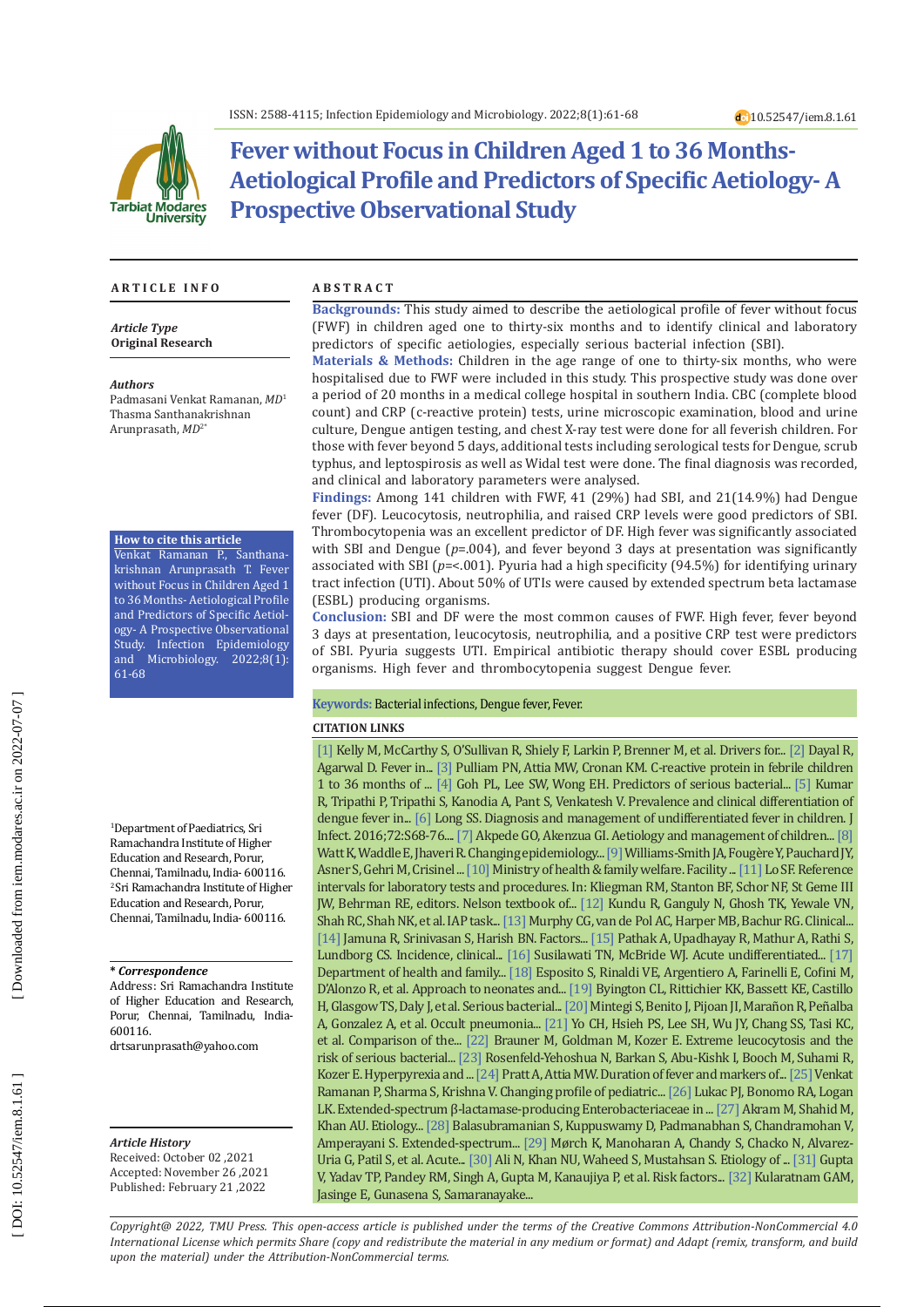#### **Introduction**

Fever is a common symptom in children, causing significant anxiety among parents [1]. Fever as the only symptom, without any other localizing symptoms or signs is called "fever without focus" (FWF) [2]. For treating physicians, FWF presents both diagnostic and management dilemmas. Though most children with FWF have a benign course, neonates and children aged 1 to 36 months are at higher risk of developing a serious bacterial infection (SBI) [3, 4]. In endemic regions, Dengue fever (DF) could also be manifested as FWF [5]. The aetiological profile of FWF has changed over the last years [6]. But the pattern of clinical assessment, initial laboratory evaluation, and initiation of empirical antibiotic therapy has remained the same over the years [7]. There is a need for changes in laboratory evaluations and choice of antibiotic therapy in children presenting with FWF based on epidemiological changes in diseases and the emergence of antibiotic resistance among bacterial isolates [8]. Vaccination status of the child, vaccination schedule, and vaccination coverage affect the relative incidence of SBI in children with FWF [9]. Early identification of SBI and Dengue helps prevent morbidity and mortality. Considering all these factors, knowledge of the possible etiology of FWF, epidemiological changes, and antimicrobial resistance pattern allows the initiation of appropriate treatment and care.

**Objectives:** This study was done to describe the aetiological profile of FWF in children aged one to thirty six months and to identify clinical and laboratory predictors of specific aetiologies.

#### **Materials and Methods**

This cross sectional study was done in the paediatric ward of a medical college hospital in southern India after obtaining the approval of the institution Ethics Committee (CSP-MED/14/SEP/18/158) and informed consent of parents. Children in the age range of one to thirty six months, who were hospitalised with a fever of less than seven days with no identifiable focus based on clinical history and physical examination, were included in this study. Those already receiving antimicrobial therapy, immunocompromised children, and children discharged before fever defervescence were excluded.

At admission, the clinical details were recorded, and blood samples were collected for complete blood count (CBC), peripheral blood smear examination (PS), C-reactive protein (CRP) test, Dengue non-structural 1 antigen (NS1Ag) testing, and blood culture. Urine samples were collected for microscopic examination and culture (mid stream/catheterised sample). Chest X-ray was done and interpreted by the clinician. For children with a fever of more than five days, additional tests including serological tests for Dengue, scrub typhus, and leptospirosis as well as serum Widal test were done. Study subjects were followed up till discharge, and clinical and laboratory parameters were recorded.

CBC was done by automated technique using UniCel DxH 800 Coulter cellular analysis system. PS examination was done based on manual method by trained pathologists. CRP assay was done by nephelometric method. Serological tests were performed for Dengue, scrub typhus, and leptospirosis using ELISA (Enzyme linked immunosorbent assay). Widal test was done by tube agglutination method. Blood culture was done by automated BACTEC system with fluorescent technology. Microscopic analysis was done for pus cells in centrifuged urine and urine culture by agar plate method. Urine culture was done by semiquantitative calibrated loop method, and ESBL producers were identified by disk diffusion method based on an inhibition zone diameter of < 27 mm (for 30-mcg cefotaxime disk).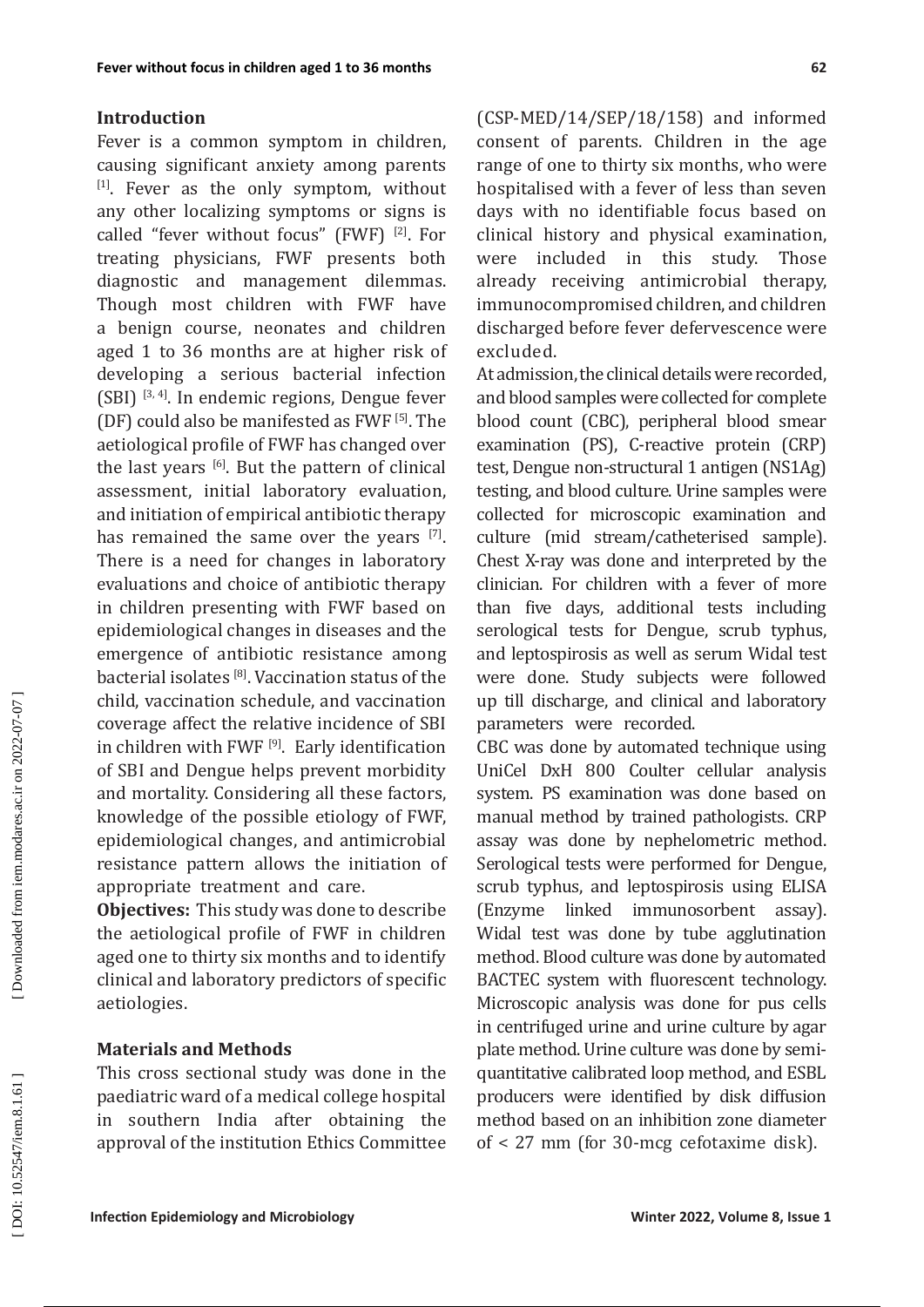## **Study Definitions**

Fever: Axillary temperature more than 99.5 °F [10] measured with a digital thermometer.

High fever: Axillary temperature more than  $101.3$  <sup>o</sup>F <sup>[10]</sup>.

Leucopenia: Total leucocyte count (TLC) less than 4000 cells/mm<sup>3 [11]</sup>.

Leucocytosis: TLC more than 14000 cells/mm 3 [11] .

Neutrophilia: Total neutrophil count (NC) more than 5800 cells/ $\text{mm}^{\text{3 [11]}}$ .

Lymphopenia: Lymphocyte count less than  $1500$  cells/mm<sup>3 [11]</sup>.

Eosinopenia: Eosinophil count less than 50  $\text{cells/mm}^3$  [11].

Thrombocytopenia: Platelet count (PC) less than 1.5 lakh cells/mm<sup>3 [11]</sup>.

Positive CRP: CRP value more than 1.2 mg/dl [11] .

Dengue fever: Positive NS1 antigen/IgM antibody

Enteric fever: Growth of *Salmonella typhi/ paratyphi* in blood culture or O and H antibody levels greater than 1:160 in Widal test by tube agglutination method  $[12]$ .

Scrub typhus: Positive IgM ELISA test.

Leptospirosis: Positive IgM ELISA test.

Occult pneumonia (OP): Radiographic pneumonia in a child without clinical signs of pneumonia <sup>[13]</sup>.

Pyuria: More than 5 white blood cells per highpower field (WBC/HPF) in centrifuged urine.

Urinary tract infection (UTI): Growth of single bacteria in urine culture with a colony count of  $> 10^5$ .

Occult bacteremia (OB): Growth of bacteria in blood without definitive localizing signs  $[14]$ . Serious bacterial infection: Occult pneumonia, occult bacteremia, UTI, enteric fever <sup>[15]</sup>.

Acute undifferentiated fever (AUF): Temporary self-limiting febrile illness without specific positive laboratory results  $[16]$ .

**Statistical analysis:** Data were entered into Microsoft Excel database, and statistical analysis was performed using IBM SPSS

Statistics, Version 26. Categorical variables were expressed as frequency and percentage. Continuous variables were expressed as mean and standard deviation. Categorical<br>variables were compared using Chiwere compared using Chisquare test. The normality of continuous variables was assessed by Shapiro-Wilk test. Continuous variables were compared using non-parametric tests. The discriminative ability of test parameters was assessed by analyzing the area under the receiver operating characteristic (ROC) curve (AUC). A *p* value of <.05 was taken as significant. The sensitivity and specificity of test parameters were calculated using the diagnostic test evaluation calculator of MedCalc software limited.

## **Findings**

A total of 166 children presented with FWF during the study period. Of these, 25 cases were excluded according to the predefined exclusion criteria, and 141 children were enrolled. The subjects' median (interquartile range) age was 16 (11.5-24) months. All of these children were immunized according to the national immunization schedule of the Government of India  $[17]$ , and none of them were vaccinated by pneumococcal, typhoid, or flu vaccine. The aetiological profile of FWF in the study subjects is shown in Table 1.

Out of 141 children, 41(29%) had SBI, 21 (14.9%) had DF, and 77 (54.6%) had acute undifferentiated fever. One child was diagnosed with scrub typhus and<br>lentosnirosis each. leptospirosis

The final diagnosis was culture-proven UTI in 14 (9.9%) children, which was caused by *Escherichia coli* in 9 (64.2%) and *Klebsiella* in 5 (35.8%) cases, respectively. Of these organisms, 7 (50%) isolates were extendedspectrum beta lactamase (ESBL) producers. Occult bacteremia (OB) was present in 3 (2.1%) children, caused by *Streptococcus pneumonia* and *Klebsiella* in two and one cases, respectively.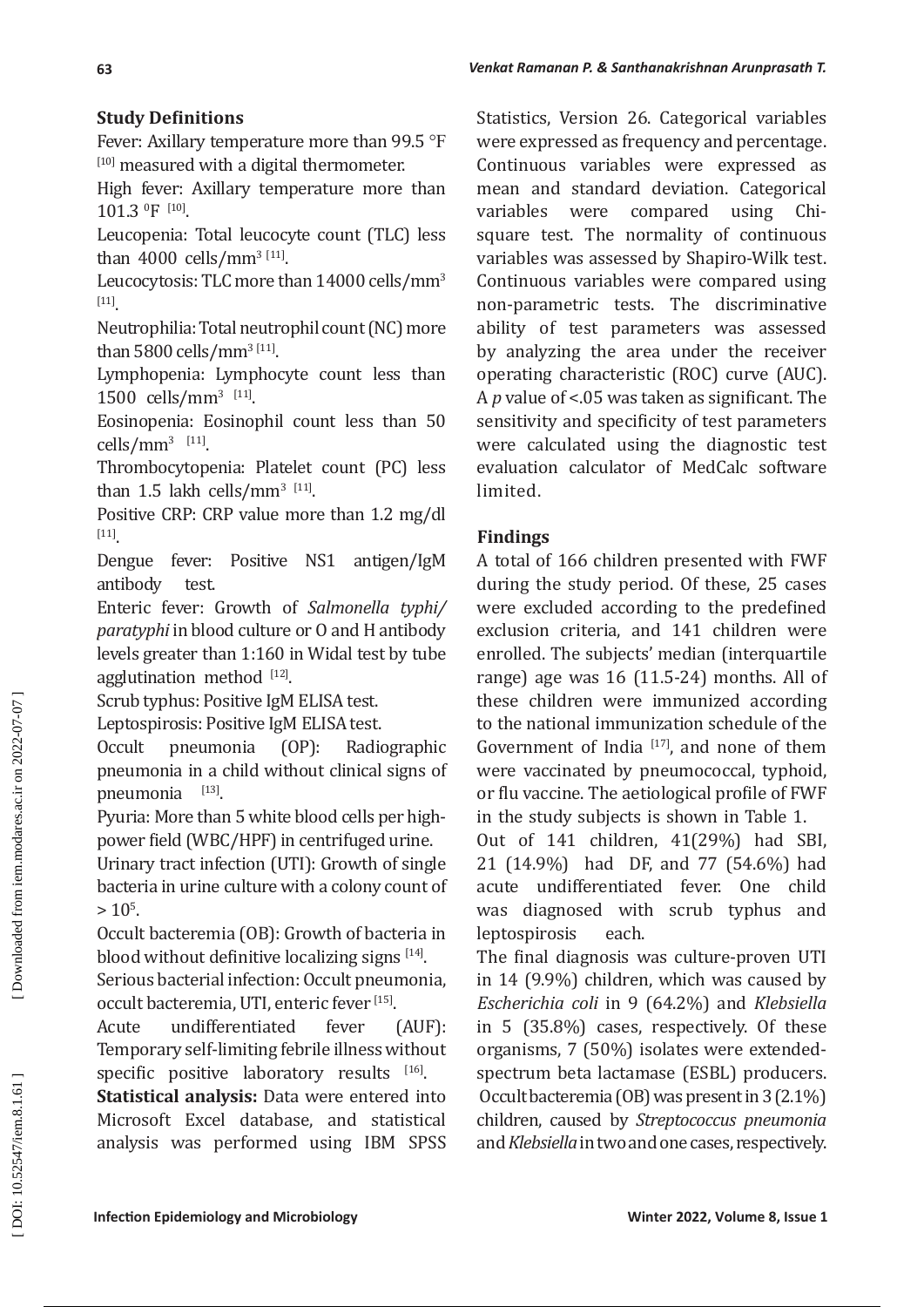| <b>Diagnosis</b>                   | Number of<br><b>Children</b><br>$(N=141)$ | <b>Percentage of</b><br><b>Total Children</b> |
|------------------------------------|-------------------------------------------|-----------------------------------------------|
| Dengue                             | 21                                        | 14.9                                          |
| Occult<br>pneumonia                | 20                                        | 14.2                                          |
| Urinary tract<br>infection         | 14                                        | 9.9                                           |
| Enteric fever                      | $\overline{4}$                            | 2.8                                           |
| <b>Occult</b><br>bacteremia        | 3                                         | 2.1                                           |
| Scrub typhus                       | $\mathbf{1}$                              | 0.7                                           |
| Leptospirosis                      | $\mathbf{1}$                              | 0.7                                           |
| Acute<br>Undifferentiated<br>fever | 77                                        | 54.6                                          |
| Total                              | 141                                       | 100                                           |

**Table 1)** Aetiological profile of FWF in children (1 to 36 months)

FWF: Fever without focus

No antibiotic resistance was observed in pneumococcal isolates, but *Klebsiella* was resistant to ampicillin and ciprofloxacin. None of these three OB cases were associated with occult pneumonia or UTI.

Occult pneumonia was diagnosed in 20 (14.2%) children. No bacterial growth was detected in the blood of these children. There were 4 (2.8%) children with enteric fever diagnosed by a positive Widal test but not confirmed by blood culture.

For further analysis, the diagnosed infections were categorised as SBI, Dengue, and other infections. Clinical and laboratory characteristics of these categories are shown in Table 2. The maximum temperature recorded, fever duration, CRP level, TLC, NC, PC, monocytes count, and basophils count were found to be significantly associated with specific etiologies.

Pairwise comparison test was done for maximum temperature (TMax) recorded during the illness. Tmax was significantly higher in SBI ( *p*=.005) and Dengue ( *p*=.024) compared with other infections. There was no difference in Tmax between SBI and Dengue. Duration of fever (fever beyond three days) at presentation was longer in SBI compared with other infections ( $p < 001$ ). There was no significant difference in the duration of fever between other groups.

Area under curve (AUC) analysis of test accuracy is shown in Table 3. Thrombocytopenia had an excellent discriminatory ability to identify DF (AUC=0.99, *p* value <.001). Leucocytosis (AUC=0.714, *p* value <.001) and neutrophilia (AUC=0.713,  $p$  value <.001) had the best discriminatory ability to identify SBI, followed by CRP test (AUC=0.617, *p* value=.029).

Sensitivity and specificity of test parameters according to predefined cut offs are shown in Table 4. Thrombocytopenia had good sensitivity and specificity for predicting Dengue. Leucocytosis, neutrophilia, and positive CRP levels had high specificity for detecting SBI. Pyuria had high specificity for UTI detection.

## **Discussion**

The prevalence of SBI in this study was 29%. High fever and fever duration of more than three days at presentation were clinical clues, and leucocytosis, neutrophilia, and positive CRP test were lab parameters significantly associated with SBI. Empirical antibiotic therapy after sending culture samples is suggested for these children. Conversely, in children without these clinical and laboratory signs, SBI is unlikely, and antibiotic therapy should be withheld till culture reports suggest otherwise. This approach could effectively reduce the morbidity of SBI while preventing antibiotic misuse, which is an essential strategy in combating antimicrobial resistance.

The reported prevalence rate of SBI in literature is in the range of 5 to  $15\%$  [18, 19].

DOI: 10.52547/iem.8.1.61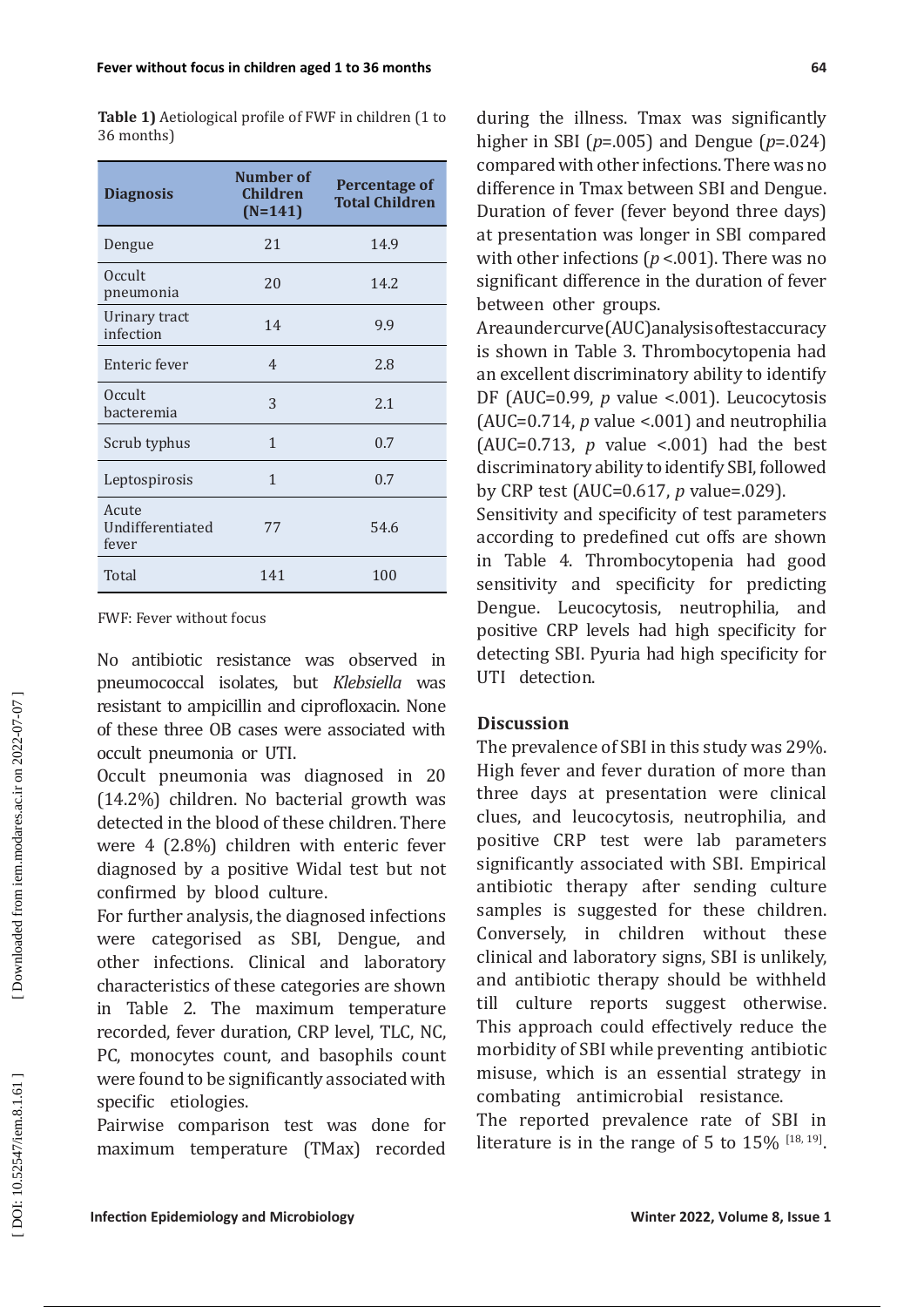| Table 2) Clinical and laboratory characteristics of SBI, Dengue, and other categories |  |
|---------------------------------------------------------------------------------------|--|
|---------------------------------------------------------------------------------------|--|

| <b>Variable</b>                                | $SBI(n=41)$           | Dengue $(n=21)$     | Others (n=79)         | P Value |
|------------------------------------------------|-----------------------|---------------------|-----------------------|---------|
| Male (n=77) $N(\%)$<br>Female ( $n=64$ ) N(%)  | 18(43.9)<br>23 (56.1) | 13(61.9)<br>8(38.1) | 46(58.2)<br>33 (41.8) | .251    |
| Age in months Mean (SD)                        | 15.88(10.20)          | 18.71(7.59)         | 19.70(9.87)           | .109    |
| Maximum temperature<br>recorded in F Mean (SD) | 100.98(0.54)          | 100.96(0.47)        | 100.69(0.40)          | .001    |
| High fever(Tmax $> 101.3$ )<br>$(n=19) N(\%)$  | 10(24.4)              | 5(23.8)             | 4(5.1)                | .004    |
| Duration of fever at<br>presentation Mean (SD) | 4.12(0.781)           | 3.76(1.338)         | 3.34(0.861)           | < .001  |
| Hemoglobin<br>Mean (SD)                        | 11.40(0.71)           | 11.73(0.61)         | 11.35(1.04)           | .436    |
| Total leucocyte count<br>Mean (SD)             | 11398(4032)           | 7485(1328)          | 9282(2883)            | < .001  |
| Neutrophil count<br>Mean (SD)                  | 6488(3986)            | 3110(867)           | 4453(2353)            | < .001  |
| Lymphocyte count<br>Mean (SD)                  | 4254(1766)            | 3977(839)           | 4183(1552)            | .841    |
| Eosinophil count<br>Mean (SD)                  | 72(65)                | 36(40)              | 83(113)               | .008    |
| Monocytes count<br>Mean (SD)                   | 866(401)              | 536(146)            | 675(273)              | < .001  |
| Basophil count Mean (SD)                       | 52(29)                | 34(11)              | 41(20)                | .031    |
| Platelet count Mean (SD)                       | 280487(58006)         | 110809(21544)       | 291772(73200)         | < .001  |
| <b>CRP</b><br>Mean (SD)                        | 1.04(0.8)             | 0.6                 | 0.62(0.2)             | < .001  |
| Leucocytosis<br>$(n=17, 12.1\%) N(\%)$         | 10(24.4)              | $\boldsymbol{0}$    | 7(8.9%)               | .009    |
| Neutrophilia<br>$(n=27, 19.1\%) N(\%)$         | 16(39)                | $\boldsymbol{0}$    | 11(13.9%)             | < .001  |
| Thrombocytopenia (n=21,<br>14.9%) N(%)         | $\boldsymbol{0}$      | 20(95.2)            | 1(1.3)                | < .001  |
| Raised CRP level<br>$(n=11, 7.8\%) N(\%)$      | 10(24.4)              | $\boldsymbol{0}$    | 1(1.3)                | < .001  |

SBI: Serious bacterial infection, CRP: C-reactive protein, SD: Standard deviation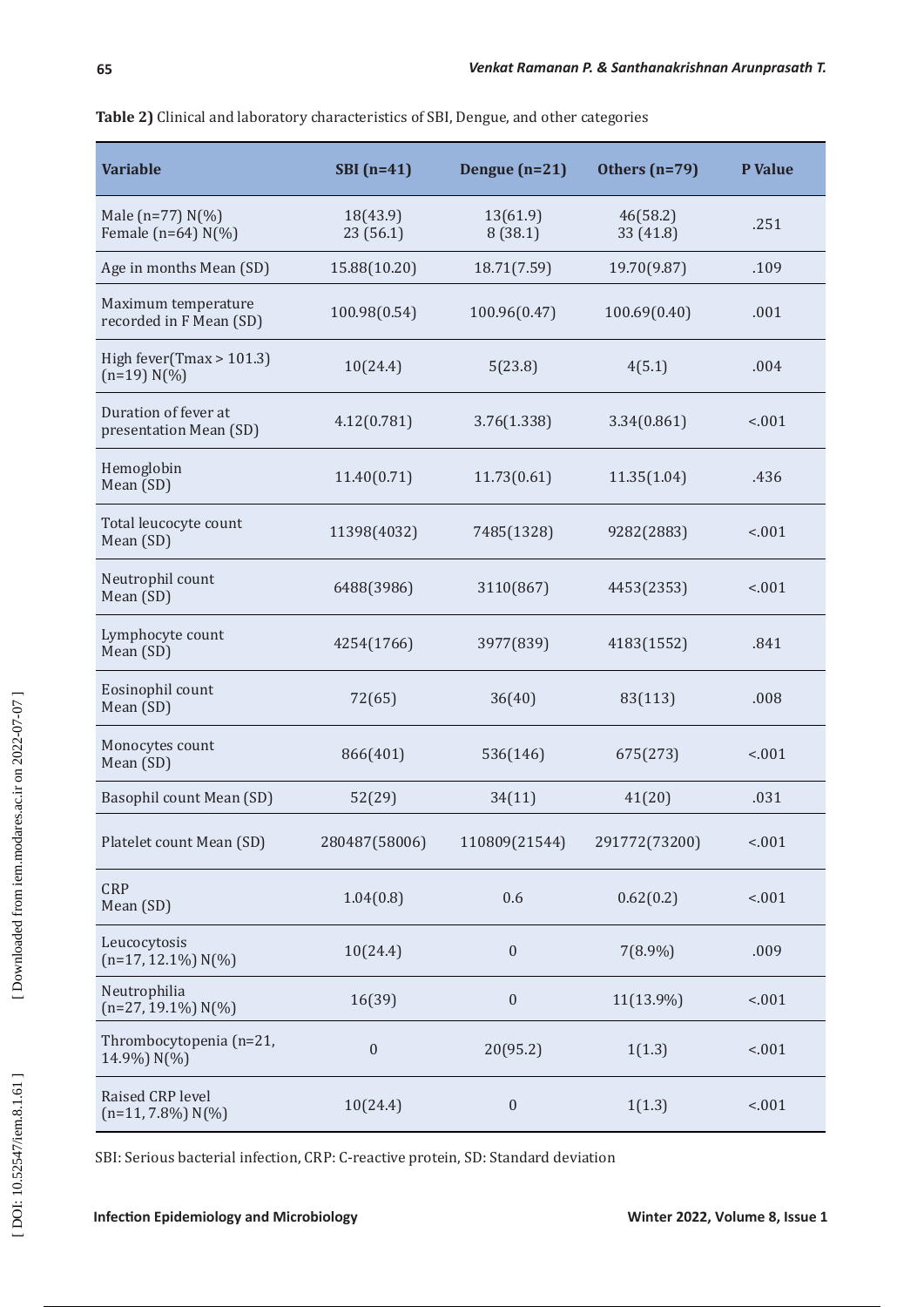| <b>Test Parameter</b>            | <b>AUC</b> | 95% CI          | <b>P</b> Value |
|----------------------------------|------------|-----------------|----------------|
| Total leucocyte count for SBI    | 0.714      | $0.616 - 0.812$ | < 0.01         |
| Neutrophil count for SBI         | 0.713      | $0.615 - 0.811$ | < 0.01         |
| CRP level for SBI                | 0.617      | 0.507-0.727     | .029           |
| <b>Platelet count for Dengue</b> | 0.999      | $0.997 - 1.000$ | < 0.01         |

**Table 3)** Area under the receiver operating characteristic curve analysis of test parameters

AUC: Area under curve, SBI: Serious bacterial infection, CRP: C-reactive protein, CI: Confidence interval

| Table 4) Sensitivity and Specificity of test parameters |  |
|---------------------------------------------------------|--|
|---------------------------------------------------------|--|

| <b>Factor</b>               | Sensitivity%(95% CI) | Specificity% (95% CI) |
|-----------------------------|----------------------|-----------------------|
| Leucocytosis for SBI        | 24.4(12.4-40.3)      | 93(86.1-97.1)         |
| Neutrophilia for SBI        | 39(24.2-55.6)        | 89(81.2-94.3)         |
| Positive CRP for SBI        | 24.4(12.4-40.3)      | 99(94.6-99.8)         |
| Thrombocytopenia for Dengue | 95.2(77.2-99.9)      | 99.2(95.4-99.9)       |
| Pyuria for UTI              | 64.3(35.1-87.2)      | 94.5(89-97.8)         |

SBI: Serious bacterial infection, CRP: C-reactive protein, CI: Confidence interval, UTI: Urinary tract infection

The higher prevalence rate obtained in this study may be due to the higher incidence of pneumonia and enteric fever. At the time of this study, the pneumococcal and typhoid vaccines were not included in India's national immunisation schedule. It is well known that the incidence of pneumonia decreases with the introduction of the pneumococcal vaccine in the routine vaccination schedule [20]. The clinical and lab predictors of SBI identified in this study are similar to those previously reported [21-24].

In this study, pyuria as a simple point-of-care test had high specificity for predicting UTI, and 50% of UTIs were due to ESBL producing organisms. The profile of organisms causing UTI and their antibiotic sensitivity pattern exhibit temporal changes  $[25]$ . A significant rise in the prevalence of ESBL UTI among children, even CAI (community acquired infection), has been reported in earlier studies <a>[26, 27]</a>. Since there are no clinical clues to identify ESBL UTI as reported earlier [28], empirical choice of antibiotic for SBI should cover ESBL producers if pyuria is also present. The use of appropriate antibiotics for UTI is important to prevent renal scars, and the choice of antibiotic should always be guided by the prevalence of isolates in the local population.

In our study, 15% of children with FWF had DF, and this finding is consistent with those previously reported in other studies  $[29, 30]$ . High fever and thrombocytopenia had good sensitivity and specificity for predicting DF, which is consistent with the findings reported in previous studies as well [31, 32]. In endemic regions, DF should be considered in the differential diagnosis of FWF when there is thrombocytopenia.

The main limitation in our study was that OP was diagnosed by the clinician's interpretation of chest X-ray, and all pneumonia cases were presumed to be

Downloaded from iem.modares.ac.ir on 2022-07-07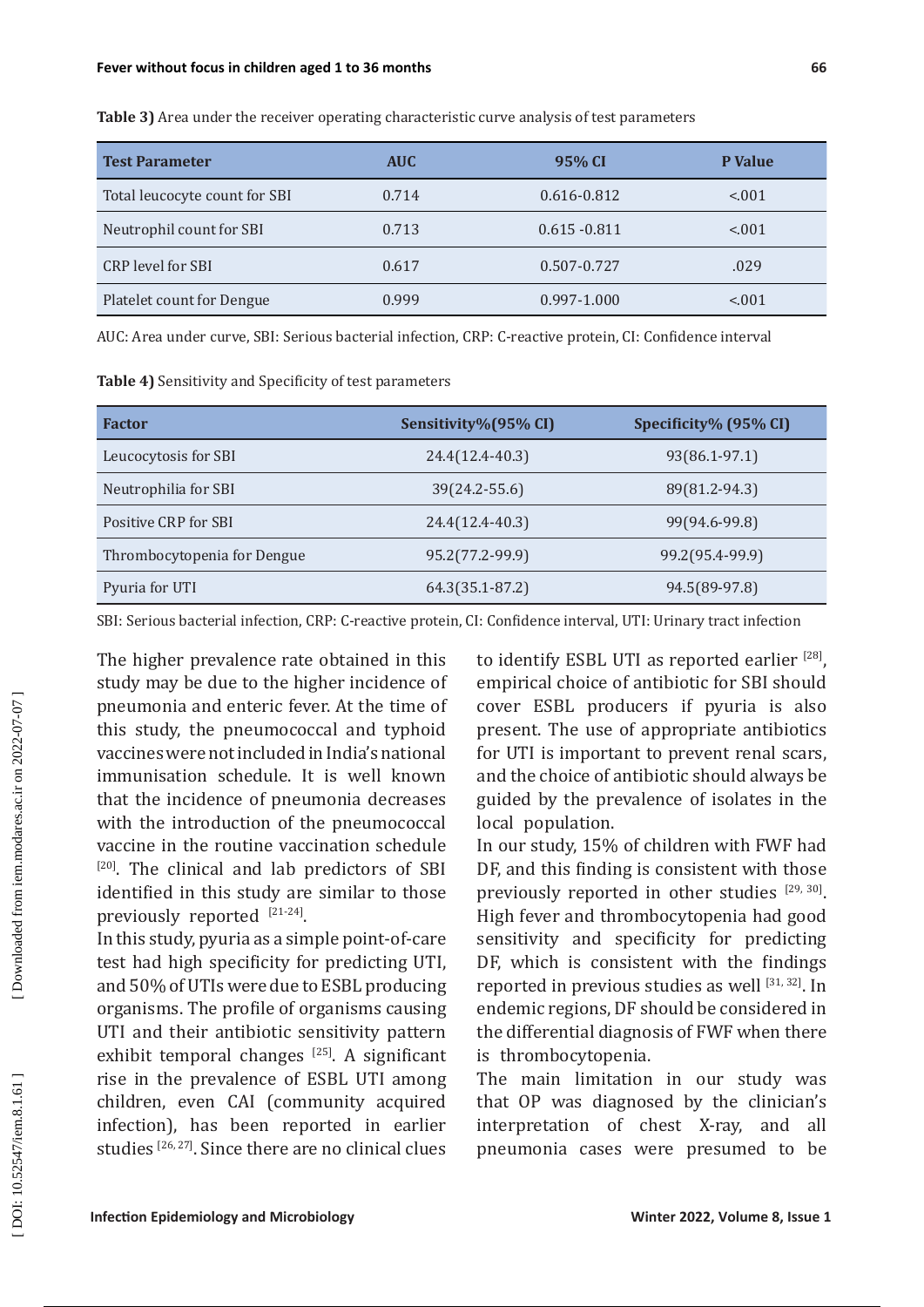due to bacterial causes. Diagnostic tests for viral markers were not done due to logistics reasons. Also, the Widal test is not ideal for diagnosing enteric fever.

## **Conclusion**

SBI and Dengue fever could be manifested as FWF. High fever, fever beyond 3 days, leucocytosis, neutrophilia, and raised CRP levels in a child with FWF suggest SBI. Pyuria suggests UTI. Empirical antibiotic therapy should cover ESBL organisms. High fever and thrombocytopenia suggest Dengue fever, and if markers of SBI are absent, empirical antibiotic therapy should be withheld.

## **Acknowledgements**

The authors would like to thank Dr. Priya Balu, MD who was involved in data collection.

**Ethical Permissions:** This study was approved by the Institutional Ethics Committee. **Conflicts of interest:** None declared by authors.

**Authors Contribution:** Both authors were involved in conceptualisation of the study, data curation, formal analysis, investigation, methodology, data analysis, manuscript writing, and critical appraisal of the manuscript.

**Fundings:** None declared by authors.

**Consent to participate**: Written informed consents were obtained from participants.

## **Acknowledgments**

The authors would like to thank Dr. Priya Balu, MD who was involved in data collection.

**Ethical Permission:** This study was aproaved by the Institutional Ethics Committee.

**Authors Contribution:** Both authors were involved in conceptualisation of the study, data analysis, manuscript writing, and critical appraisal of the manuscript.

**Conflicts of Interests:** None declared by authors.

**Funding/Supports:** None declared by authors.

### **References**

- 1. Kelly M, McCarthy S, O'Sullivan R, Shiely F, Larkin P, Brenner M, et al. Drivers for inappropriate fever management in children: A systematic review. Int J Clin Pharm. 2016;38(4):761-70.
- 2. Dayal R, Agarwal D. Fever in children and fever of unknown origin. Indian J Pediatr. 2016;83(1):38- 43.
- 3. Pulliam PN, Attia MW, Cronan KM. C-reactive protein in febrile children 1 to 36 months of age with clinically undetectable serious bacterial infection. Pediatrics. 2001;108(6):1275-9.
- 4. Goh PL, Lee SW, Wong EH. Predictors of serious bacterial infection in children aged 3 to 36 months with fever without source. Singapore Med J. 2006;47(4):276-80.
- 5. Kumar R, Tripathi P, Tripathi S, Kanodia A, Pant S, Venkatesh V. Prevalence and clinical differentiation of dengue fever in children in northern India. Infection. 2008;36(5):444-9.
- 6. Long SS. Diagnosis and management of undifferentiated fever in children. J Infect. 2016;72:S68-76.
- 7. Akpede GO, Akenzua GI. Aetiology and management of children with acute fever of unknown origin. Paediatr Drugs. 2001;3(3):169-93.
- 8. Watt K, Waddle E, Jhaveri R. Changing epidemiology of serious bacterial infections in febrile infants without localizing signs. PLoS One. 2010;5(8):e12448.
- 9. Williams-Smith JA, Fougère Y, Pauchard JY, Asner S, Gehri M, Crisinel PA. Risk factors for urinary tract infections in children aged 0-36 months presenting with fever without source and evaluated for risk of serious bacterial infections. Arch Pediatr. 2020;27(7):372-9.
- 10. Ministry of health & family welfare. Facility based integrated management of neonatal and childhood illness (F-IMNCI): IMNCI chart booklet. India: Government of India, Ministry of health & family welfare; 2003.
- 11. Lo SF. Reference intervals for laboratory tests and procedures. In: Kliegman RM, Stanton BF, Schor NF, St Geme III JW, Behrman RE, editors. Nelson textbook of paediatrics. First south Asia edition. India, New Delhi: Reed Elsevier India; 2016, Vol. 3, p. 3466-8.
- 12. Kundu R, Ganguly N, Ghosh TK, Yewale VN, Shah RC, Shah NK, et al. IAP task force report: Diagnosis of enteric fever in children. Indian<br>Pediatr. 2006:43(10):875-83. 2006;43(10):875-83.
- 13. Murphy CG, van de Pol AC, Harper MB, Bachur RG. Clinical predictors of occult pneumonia in the febrile child. Acad Emerg Med. 2007;14(3):243-9.